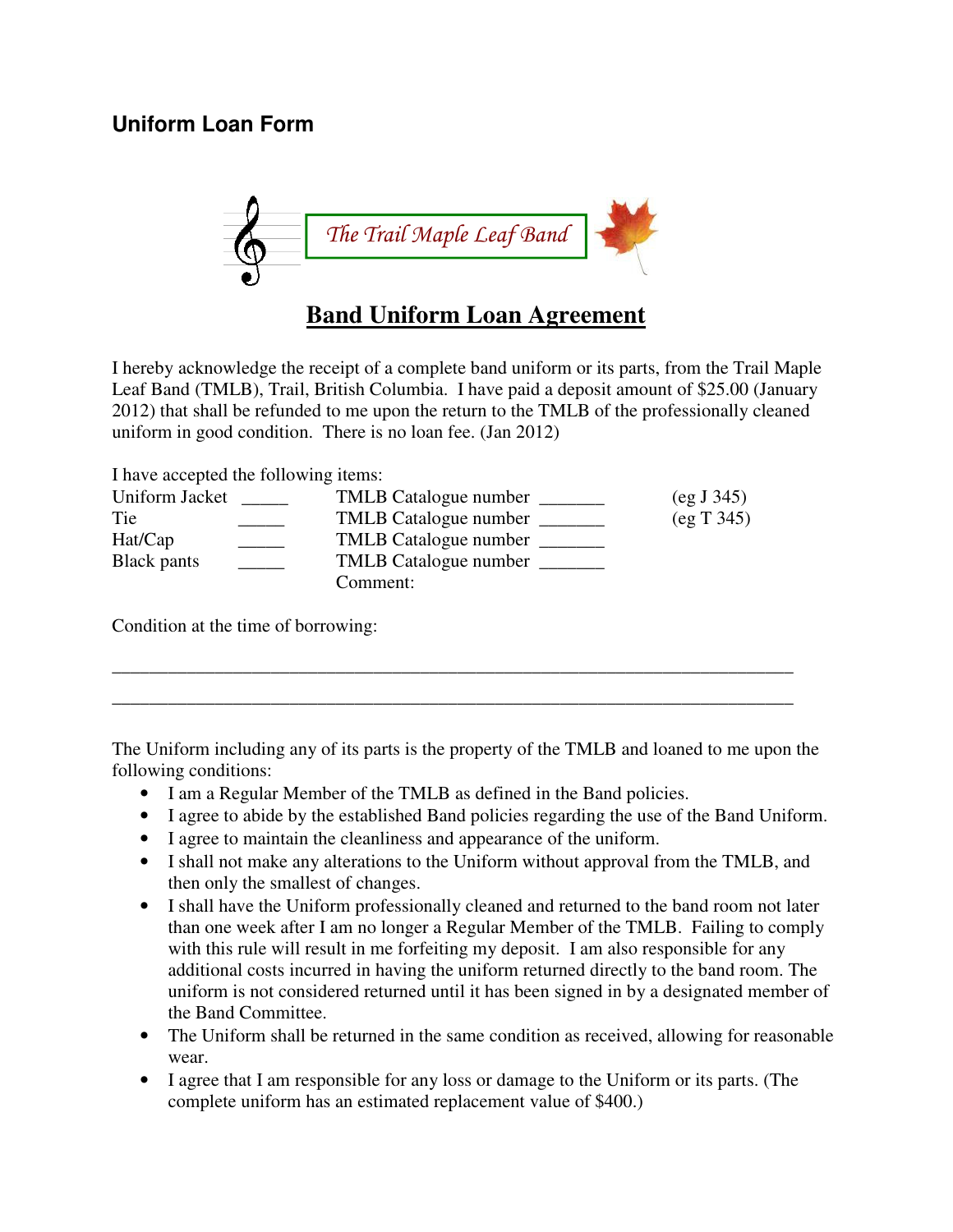| Member name, printed                   | Member signature | Date |
|----------------------------------------|------------------|------|
| Permanent address                      |                  |      |
| Proof of address (Utility bill, etc)   | Telephone number |      |
| e mail address                         | Employer         |      |
| Students must also complete Section A. |                  |      |

New members or visitors who might perform with the TMLB may reference the band uniform policies for suitable alternatives to the Band Uniform. In rare circumstances the Bandmaster may grant a short one occasion loan of a Uniform to an individual. The individual must complete the Uniform Loan Form as if they were Regular Members. The Bandmaster or a designate must then take responsibility for the safe and timely return of the cleaned uniform to the band room.

A/ For Students or Temporary Residents I am related as \_\_\_\_\_\_\_\_\_\_\_\_ to the above stated TMLB Regular Member, \_\_\_\_\_\_\_\_\_\_\_\_\_\_\_\_\_, and accept the responsibility of ensuring the return of the complete, clean and undamaged band uniform to the Band should the Member be unable to return the uniform in person. (Such as when students move away to college or university)

Name, printed Date Signature Date

\_\_\_\_\_\_\_\_\_\_\_\_\_\_\_\_\_\_\_\_\_\_ \_\_\_\_\_\_\_\_\_\_\_\_\_\_\_\_\_\_\_\_\_ \_\_\_\_\_\_\_\_\_\_\_\_\_

Permanent address Telephone number

\_\_\_\_\_\_\_\_\_\_\_\_\_\_\_\_\_\_\_\_\_\_\_\_\_\_\_\_\_ \_\_\_\_\_\_\_\_\_\_\_\_\_\_\_\_\_\_\_\_\_\_\_\_\_\_\_\_\_\_

On behalf of the TMLB, and as part of my duties as Director, Material Assets or his/her designate, I have loaned the Uniform or its parts listed above to the above signed Regular Member within the guidelines of the TMLB Uniform policy.

\_\_\_\_\_\_\_\_\_\_\_\_\_\_\_\_\_\_\_\_\_\_\_\_\_\_\_\_\_\_\_\_\_\_\_\_\_\_\_\_\_\_\_\_\_\_\_\_\_\_\_\_\_\_\_\_\_\_\_\_\_\_\_\_\_\_\_\_\_\_\_\_\_\_\_\_\_\_\_\_\_\_

\_\_\_\_\_\_\_\_\_\_\_\_\_\_\_\_\_\_\_\_\_\_\_\_\_\_\_\_\_\_\_\_\_\_\_\_\_\_\_\_\_\_\_\_\_\_\_\_\_\_\_\_\_\_\_\_\_\_\_\_\_\_\_\_\_\_\_\_\_\_\_\_\_\_\_\_\_

Name, printed Signature Date

\_\_\_\_\_\_\_\_\_\_\_\_\_\_\_\_\_\_\_\_ \_\_\_\_\_\_\_\_\_\_\_\_\_\_\_\_\_\_\_\_\_\_\_\_\_ \_\_\_\_\_\_\_\_\_\_\_\_\_\_\_\_